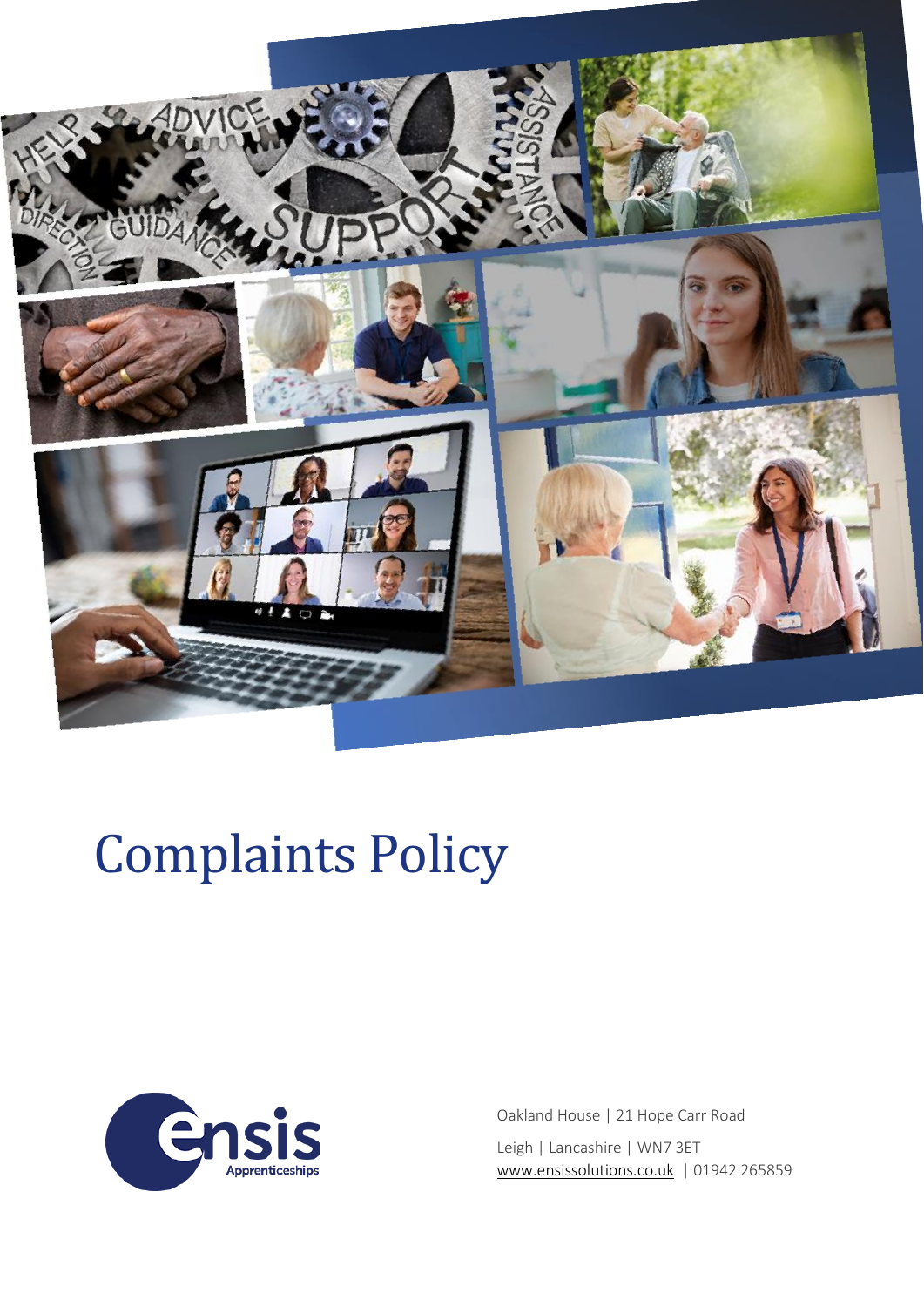

### <span id="page-1-0"></span>Document Details

| <b>Policy Title:</b>       | <b>Complaints Policy</b> |
|----------------------------|--------------------------|
| Date:                      | 16.02.2022               |
| Version:                   | V7.1                     |
| Prepared By:               | Katie Thornton           |
| <b>Quality Assured By:</b> | <b>Stuart Crosby</b>     |
| <b>Authorised By:</b>      | <b>Stuart Crosby</b>     |

## <span id="page-1-1"></span>Document History

| Version        | Date       | Editor         | <b>Reason for Changes</b> |
|----------------|------------|----------------|---------------------------|
| V1             | 01.09.14   | John Stirling  | Policy review             |
| V <sub>2</sub> | 22.02.17   | John Stirling  | Policy review             |
| V <sub>3</sub> | 21.02.18   | John Stirling  | Policy review             |
| V <sub>4</sub> | 13.02.19   | John Stirling  | Policy review             |
| V <sub>5</sub> | 27.02.20   | John Stirling  | Policy review             |
| V <sub>6</sub> | 26.02.21   | John Stirling  | Policy review             |
| V <sub>7</sub> | 21.07.21   | Katie Thornton | <b>Policy Review</b>      |
| V7.1           | 16.02.2022 | Katie Thornton | <b>Template Change</b>    |

### <span id="page-1-2"></span>Other Linked Policies

|           | <b>Policy Title</b>                  |
|-----------|--------------------------------------|
| $\bullet$ | Equality, Diversity inclusion Policy |
| $\bullet$ | <b>Complaints Policy</b>             |
| $\bullet$ | <b>Appeals Policy</b>                |
| $\bullet$ | <b>Grievance Policy</b>              |
|           |                                      |
|           |                                      |
|           |                                      |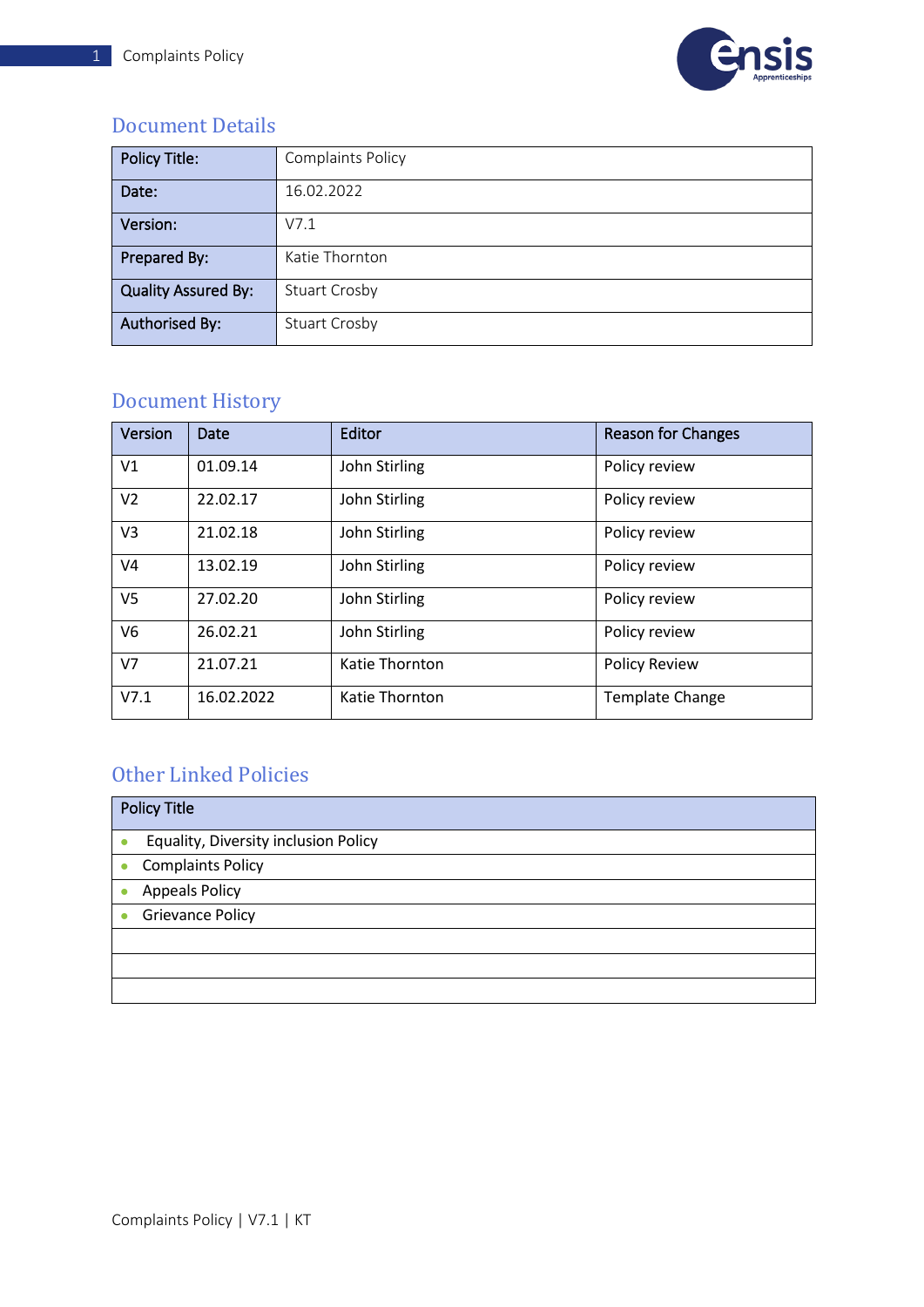

## Contents

| $\label{eq:interadd} \mbox{Introduction} \,\, \ldots \,\, \ldots \,\, \ldots \,\, \ldots \,\, \ldots \,\, \ldots \,\, \ldots \,\, \ldots \,\, \ldots \,\, \ldots \,\, \ldots \,\, \ldots \,\, \ldots \,\, \ldots \,\, \ldots \,\, \ldots \,\, \ldots \,\, \ldots \,\, \ldots \,\, \ldots \,\, \ldots \,\, \ldots \,\, \ldots \,\, \ldots \,\, \ldots \,\, \ldots \,\, \ldots \,\, \ldots \,\, \ldots \,\, \ldots \,\, \ldots \,\, \ldots \,\, \ldots \,\, \ldots \,\$ |  |
|-----------------------------------------------------------------------------------------------------------------------------------------------------------------------------------------------------------------------------------------------------------------------------------------------------------------------------------------------------------------------------------------------------------------------------------------------------------------------|--|
|                                                                                                                                                                                                                                                                                                                                                                                                                                                                       |  |
|                                                                                                                                                                                                                                                                                                                                                                                                                                                                       |  |
|                                                                                                                                                                                                                                                                                                                                                                                                                                                                       |  |
|                                                                                                                                                                                                                                                                                                                                                                                                                                                                       |  |
|                                                                                                                                                                                                                                                                                                                                                                                                                                                                       |  |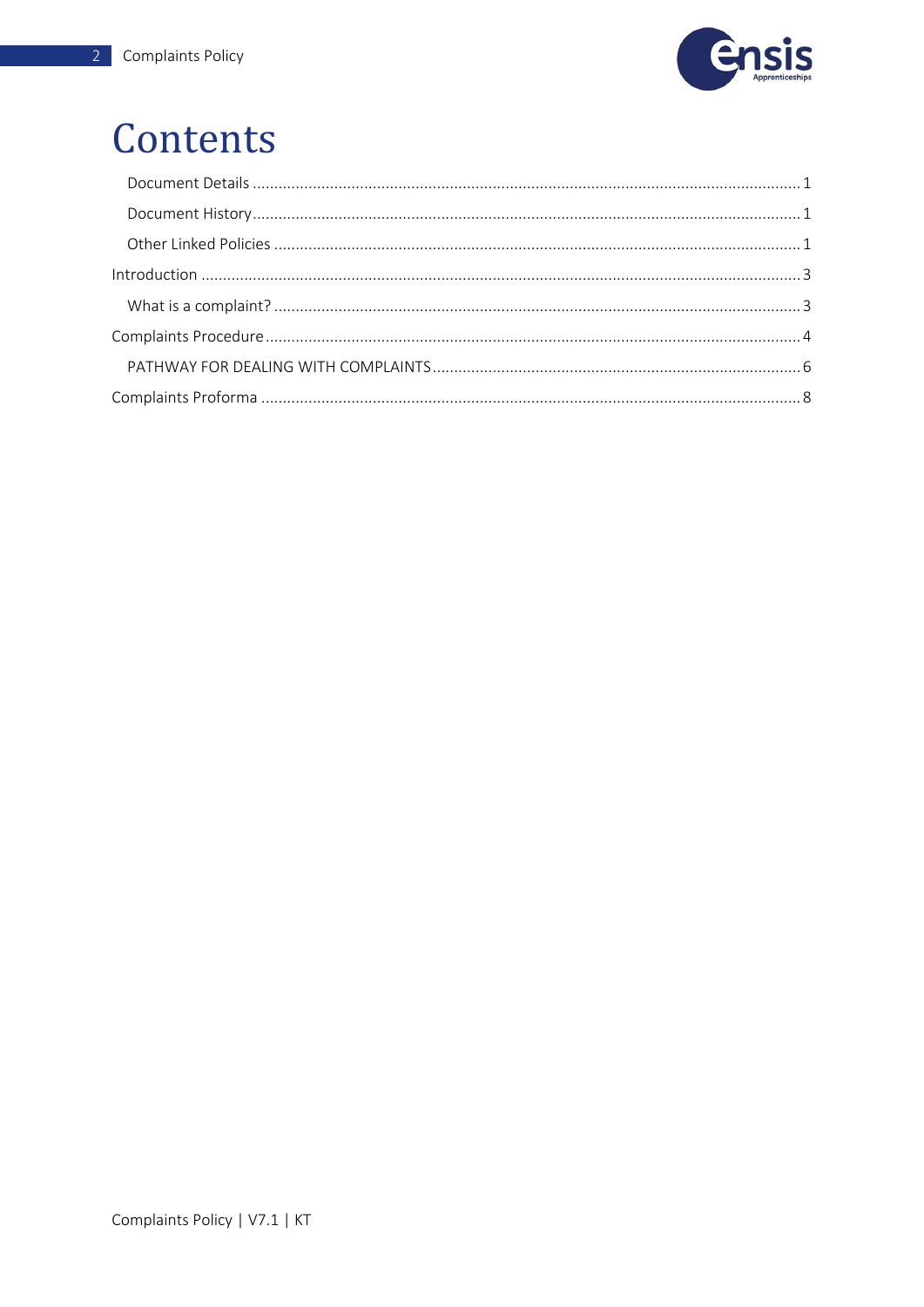

## <span id="page-3-0"></span>Introduction

The aim of this policy is to ensure that its complaints procedure is properly and effectively implemented, and that service users feel confident that their complaints and worries are listened to

and acted upon promptly and fairly.

Ensis will ensure that:

- Service users, learners, users, and their representatives are aware of how to complain, and that Ensis provides easy to use opportunities for them to register their complaints
- A named person will be responsible for the administration of the procedure
- Every written complaint is acknowledged within 3 working days
- Investigations into written complaints are held within 28 working days
- Complaints are dealt with promptly, fairly, and sensitively with due regard to the upset and worry that they can cause to both staff and service users

Ensis believe that if a service user wishes to make a complaint or register a concern, they should find it easy to do so. It is our policy to welcome complaints and look upon them as an opportunity to learn, adapt, improve, and provide better services. This policy is intended to ensure that complaints are dealt with properly and that all complaints or comments by service users and their relatives are taken seriously. Ensis believe that failure to listen to or acknowledge complaints will lead to an aggravation of problems, service user dissatisfaction and possible litigation. Ensis supports the concept that most complaints, if dealt with early, openly, and honestly, can be sorted out at a local level between just the complainant and Ensis.

### <span id="page-3-1"></span>What is a complaint?

A complaint is an expression of dissatisfaction or concern with the quality of a service or with a failure to provide a previously agreed service, or with the attitude or behaviour of a colleague.

A customer/service user who is dissatisfied with the service that Ensis delivers for whatever reason or who has made a comment/asked a question but remains unhappy with the response may wish to make a formal complaint.

If you would like to appeal a decision made against the standard of evidence against your apprenticeship you will need to follow the appeals process.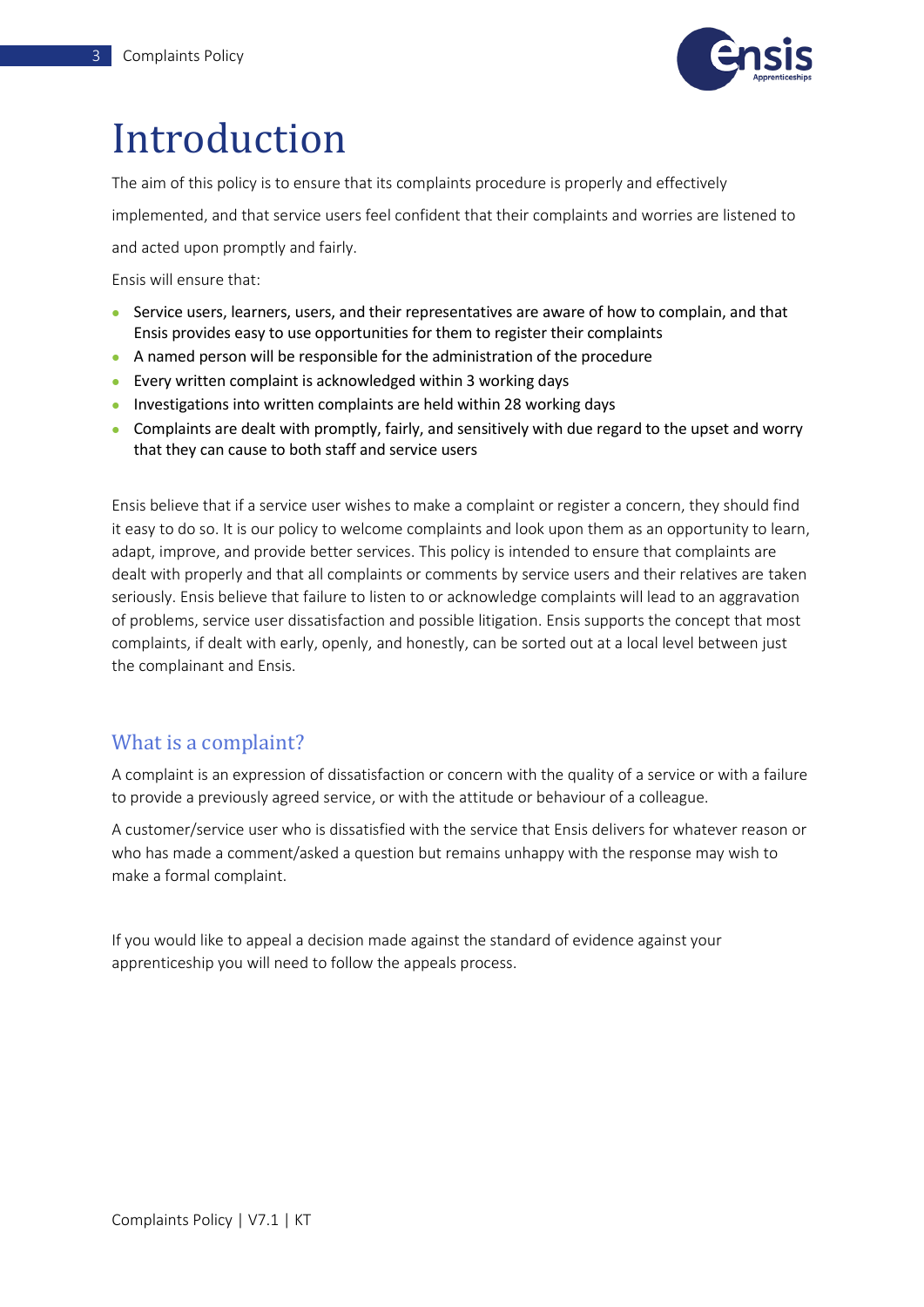

## <span id="page-4-0"></span>Complaints Procedure

#### **1. WHAT IS THE COMPLAINTS PROCEDURE?**

The complaints procedure can be used by any learner, parent, employer, member of staff, visitor or member of the community who is unhappy with any Ensis service. Most complaints can be resolved at the first 'informal' stage of the procedure. If your complaint cannot be resolved at the informal stage, then there are up to two further 'formal' stages. Ensis is committed to achieving high standards of service and welcomes views on its services from its customers. These include both good service comments and complaints.

#### **2. WHAT DOES THE PROCEDURE COVER?**

This procedure describes how Ensis will aim to respond to a complaint to resolve it to the satisfaction of the complainant, prevent recurrence and improve the quality of service. This procedure shall apply to complaints made by any learner, parent, employer, member of staff, visitor or member of the community using or affected by Ensis services or facilities. It covers all complaints unless your complaint is covered by its own special procedure; for example, disciplinary matters and dealing with harassment and bullying. All comments, positive and negative are welcomed.

#### **3. IF I WANT TO MAKE A COMPLAINT WHERE SHOULD I GO FIRST?**

This is stage one of the procedure. Many issues or problems can be resolved informally through approaching the member of staff involved, a supervisor or manager. Ensis encourages leadership at every level in the organisation and empowers staff to take whatever action is appropriate within the scope of their responsibility.

You should first approach the member of staff who seems best able to deal with the matter immediately. You can either speak to them or put your complaint in writing. If you are not sure who to complain to, ask your course tutor or manager.

The person you speak to will try and resolve matters informally. They will investigate your complaint, and then contact you again, usually within five working days, to see if a solution can be found. Ensis also encourages feedback from learners via several mechanisms, including Learner Voice, review and evaluation processes and structured surveys. If you are a learner, you will find information on these processes in the learner welcome handbook.

#### **4. WHAT HAPPENS IF I AM NOT SATISFIED WITH THE OUTCOME OF THE INFORMAL STAGE?**

If you are not satisfied with the outcome of the informal stage one of the complaint process, you can take your complaint to stage two, which is the first 'formal' stage of the complaint's procedure.

#### **4.1. MAKING A FORMAL COMPLAINT**

Complaint forms can be requested through your tutor, alternatively a complaint can be received by letter or over the telephone. If taken over the telephone, a complaints form will be completed on your behalf by the member of staff taking your call. If the complaint is by letter, the document will be attached to complaints form for processing.

#### **4.2. ENSIS RESPONSE TO COMPLAINTS**

On receipt of a formal complaint, Ensis will:

- Acknowledge the complaint in writing (this could be by email) within 3 working days.
- Take up the complaint with the manager responsible for this provision, or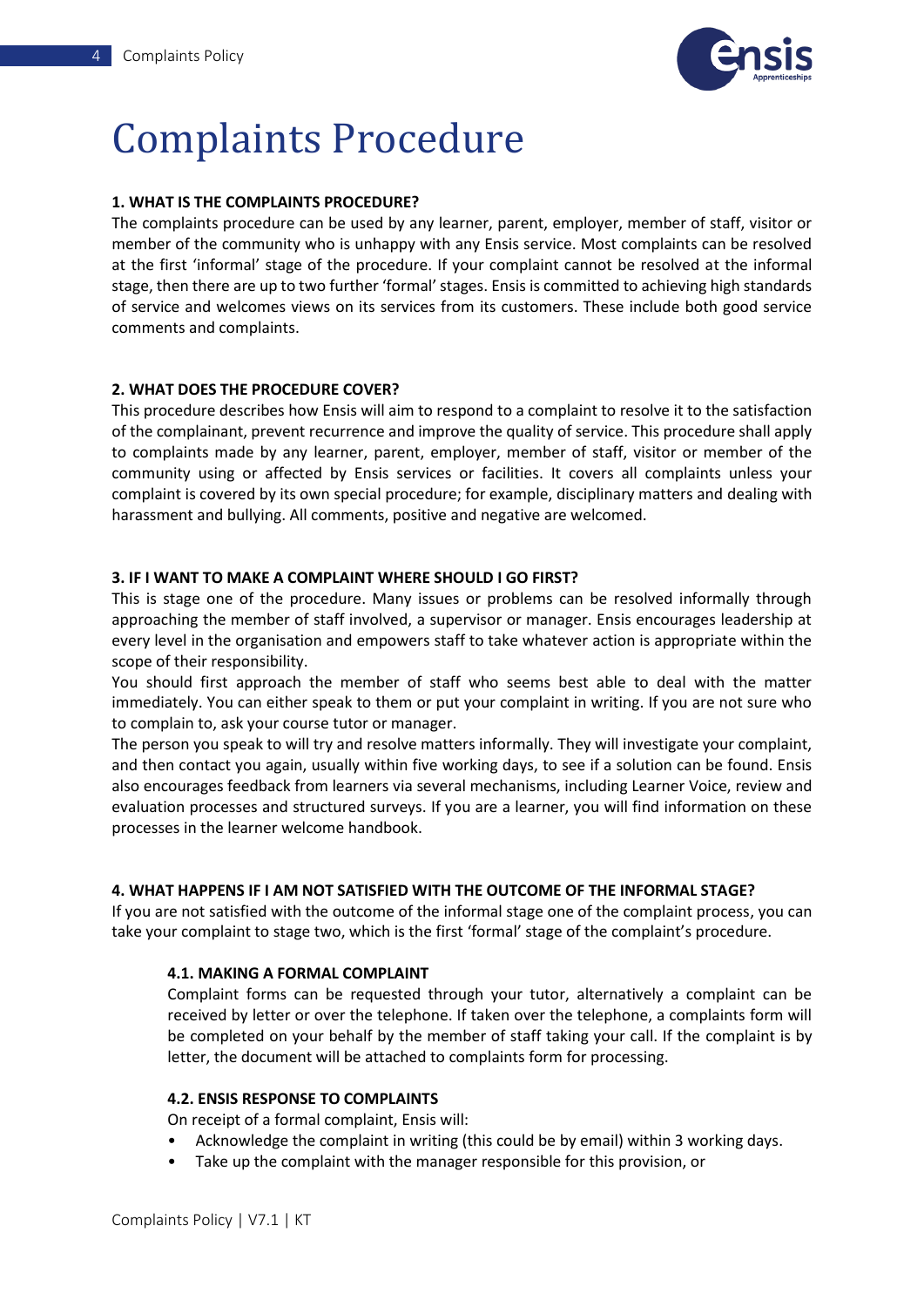

• Decide that the complaint is of a serious nature and forward it to an appropriate member of Ensis Senior Management Team (SMT).

Ensis upon receipt of a written complaint form or letter, will:

• Provide a response internally within ten working days and provide a written response to the complainant following on from the internal investigation.

#### **4.3 CONFIDENTIALITY**

Details of complaints are kept confidential and shared only with:

- The complainant
- Those being the subject of the complaint
- The line manager of the area in concern
- Senior Leadership Team

Only when it is necessary to involve others in the investigation is the information shared, and this is on a 'need to know' basis.

#### **5. WHAT HAPPENS IF I AM STILL NOT SATISFIED WITH THE OUTCOME OF STAGE TWO?**

The complainant has the right to appeal against the formal stage two decision in writing, within 10 working days of receiving the original response letter. Appeals should be sent to the Director of Ensis Solutions Limited. This is stage three of the procedure. Upon receipt of an appeal the Director shall acknowledge the appeal within 3 working days. A formal response will be made within 15 working days that could in exceptional circumstances include a requirement for further investigation.

#### **6. WHAT HAPPENS IF I AM STILL NOT SATISFIED WITH THE OUTCOME OF STAGE THREE?**

The appeal is the final stage of the Ensis Complaints procedures. Should the complainant wish to pursue matters further they can make representation to external bodies such as the Education and Skills Funding Agency or Awarding Organisations. If at this stage, you are still not satisfied with the outcome then you can raise your complaint with the Qualifications Regulators.

#### **7. TIME LIMITS**

Ensis will endeavour to resolve complaints as quickly as possible, and the time limits set out within this procedure offer a general indication of timescale. However, it may not always be practicable to adhere to a particular time scale e.g., because of holidays or illness or other intervening causes, in which case complainants will be given a written progress report and an estimate of the revised timescale.

#### **8. REPRESENTATION AND CONFIDENTIALITY**

A complainant may be accompanied (which term includes a representative of the Learners' Union or trades union representative, friend, or colleague) at any stage in the procedure. The individual accompanying may speak on behalf of the complainant. In general, those about whom complaints have been made have a right to know what is being claimed and who is making the complaint.

Where a complaint becomes formal and is made in writing, a copy will normally be supplied to the person who is being complained about and that person will have the right to be accompanied by a friend or colleague in any related investigation.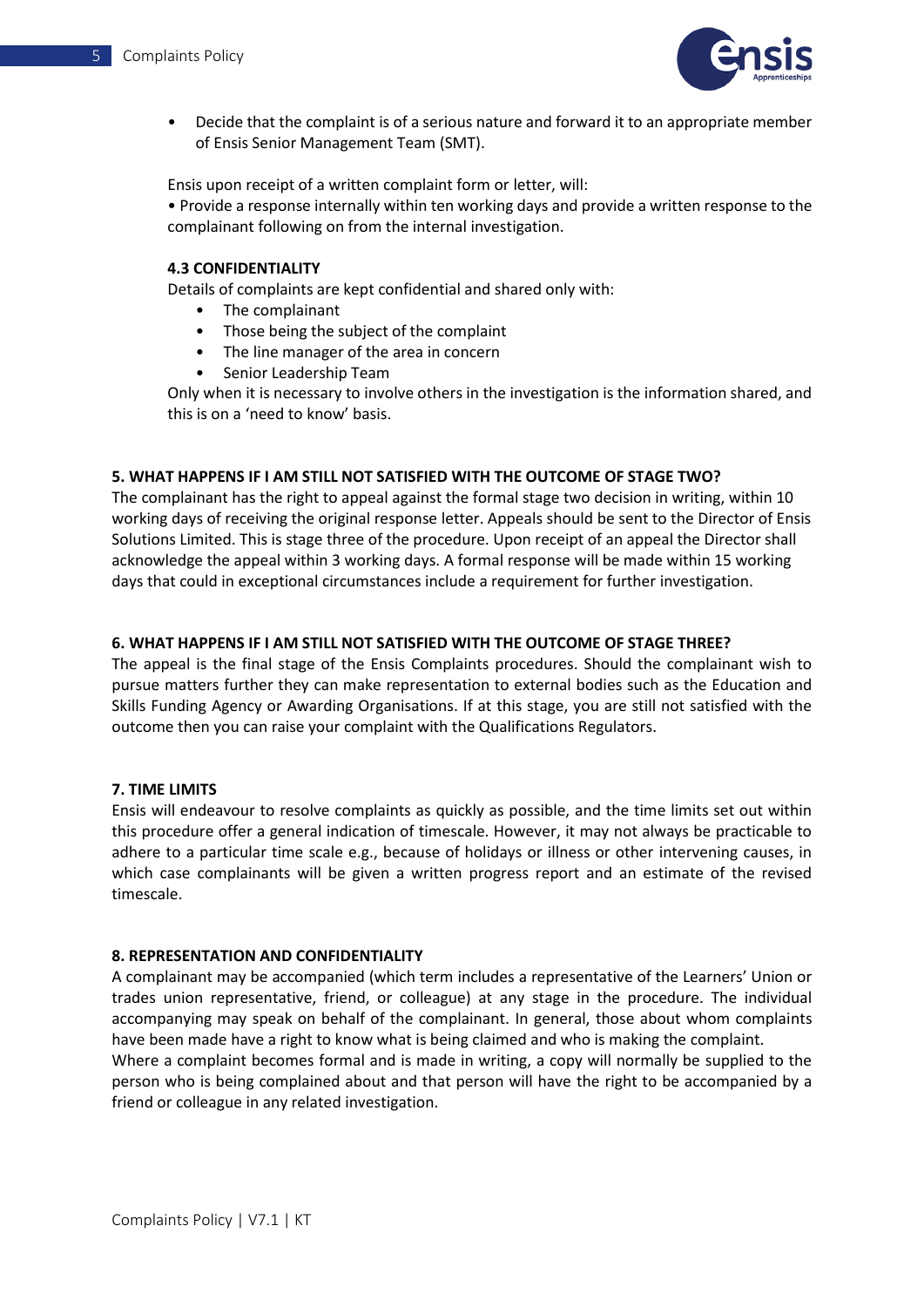

### <span id="page-6-0"></span>PATHWAY FOR DEALING WITH COMPLAINTS



9. If you feel you are unable to approach your tutor or if the complaint is about your tutor, you can contact an Ensis Director via:

#### Telephone

01942 265859

#### Email

[info@ensissolutions.co.uk](mailto:info@ensissolutions.co.uk)

#### Write to us at

Ensis Solutions Limited Oakland House | 21 Hope Carr Road Leigh | Lancashire WN7 3ET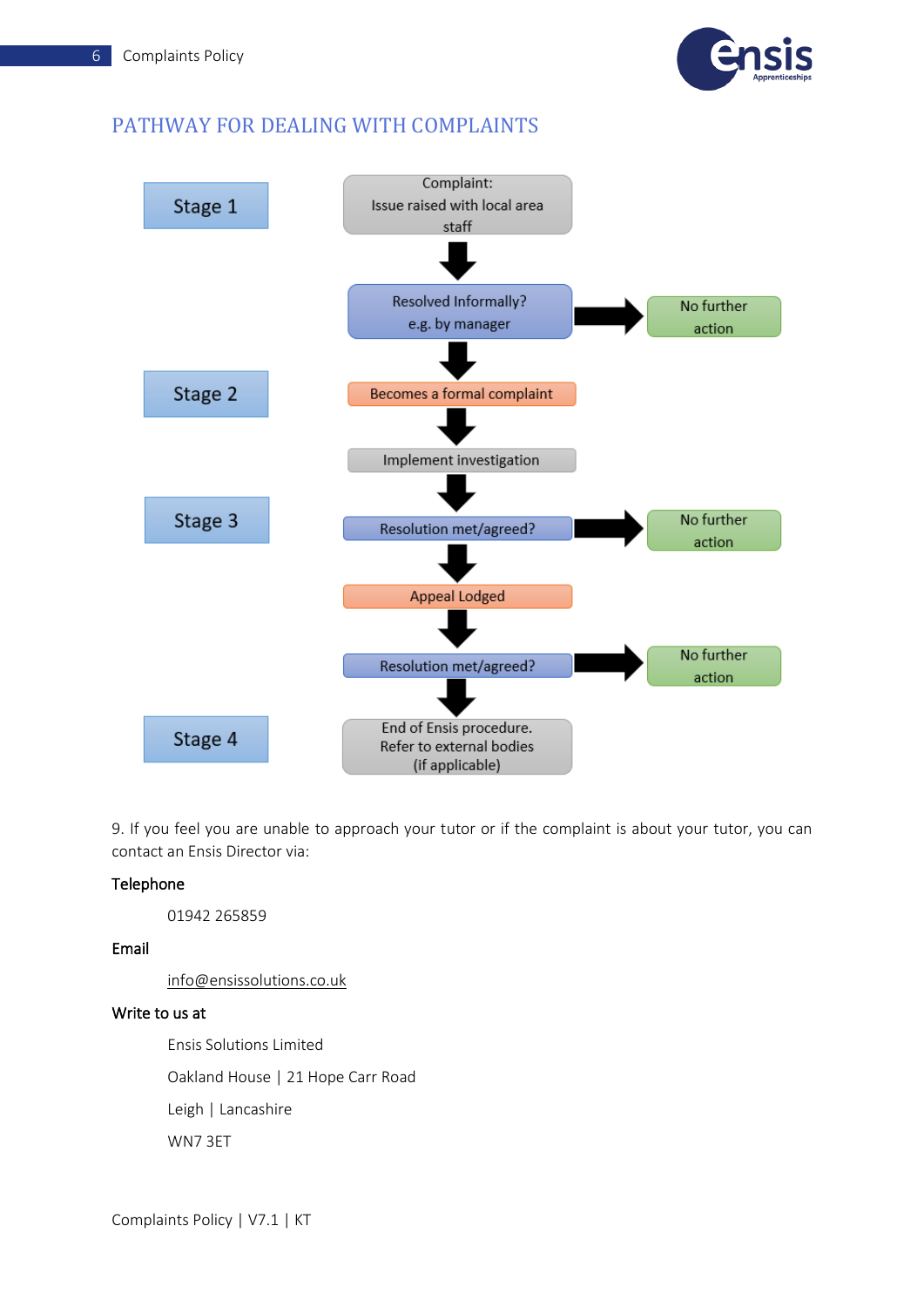

#### Further Action

If you are not satisfied with the outcome of your complaint and if your complaint refers to an ESFA funded programme (e.g., apprenticeships or funded NVQ programmes) You should email complaints to complaints.esfa@education.gov.uk, or put them in a letter to:

Customer Service Team, Education and Skills Funding Agency Cheylesmore House Quinton Road Coventry CV1 2WT

When you contact the ESFA about your complaint, you will need to provide them with the following:

- the name of the organisation you are complaining about
- details of what your complaint is, together with the relevant documents
- evidence that you have fully exhausted the organisation's complaints procedure, including
- any appeals process (for example, written correspondence confirming the outcome)
- permission to disclose details of your complaint to the organisation concerned
- if you are acting on behalf of a learner, evidence that you have their permission to do so

The ESFA can only investigate on behalf of learners whose courses they fund or employers that they fund. They may ask you for further information to help them confirm this.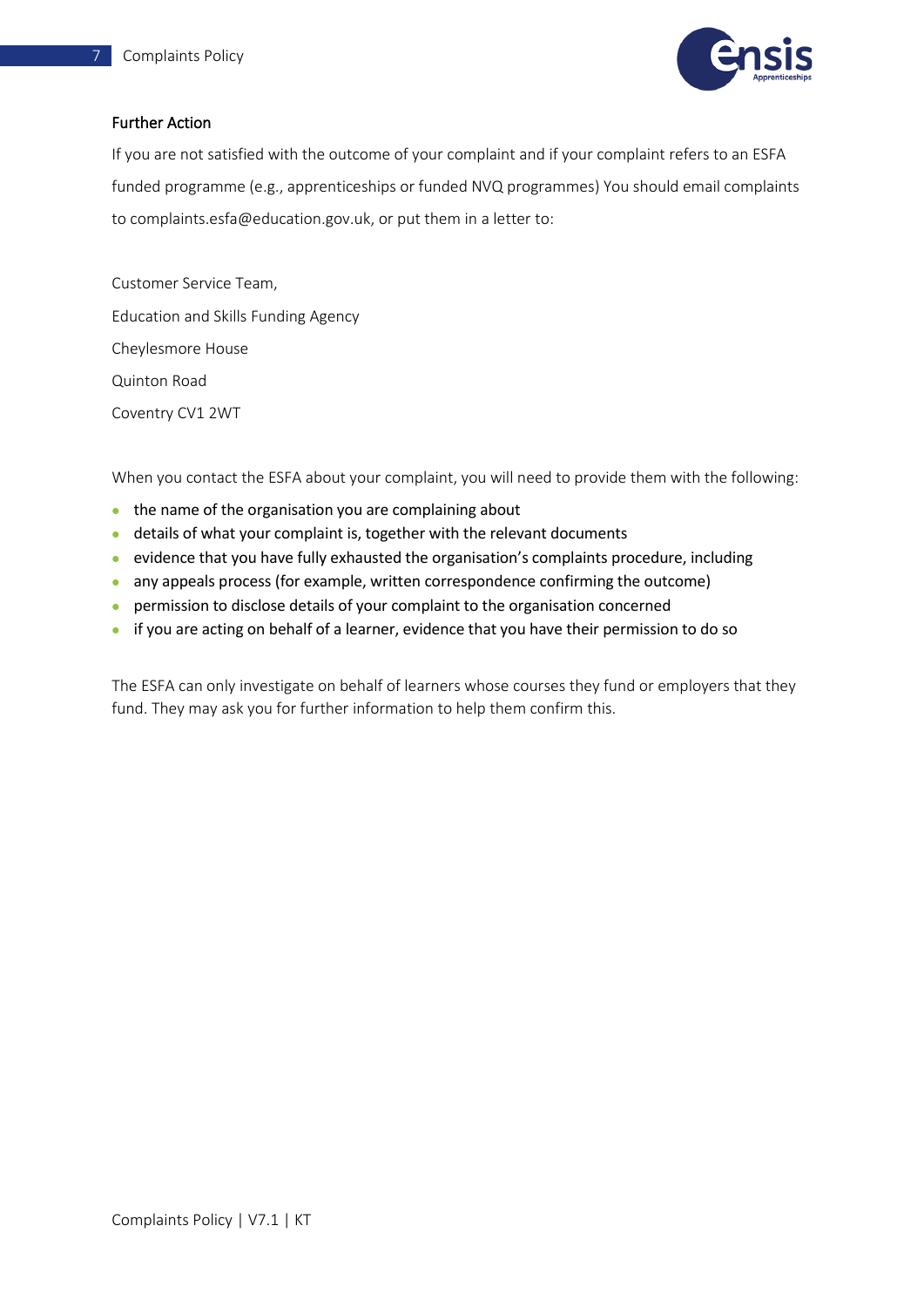

## <span id="page-8-0"></span>Complaints Proforma

| Contact Details: Law and Contact Details: Law and Contact Details: Law and Contact Details: |
|---------------------------------------------------------------------------------------------|
|                                                                                             |
|                                                                                             |
|                                                                                             |
| ,我们也不会有什么。""我们的人,我们也不会有什么?""我们的人,我们也不会有什么?""我们的人,我们也不会有什么?""我们的人,我们也不会有什么?""我们的人            |
|                                                                                             |
|                                                                                             |
|                                                                                             |
|                                                                                             |
|                                                                                             |
|                                                                                             |
|                                                                                             |
|                                                                                             |
|                                                                                             |
|                                                                                             |
|                                                                                             |
|                                                                                             |
|                                                                                             |
|                                                                                             |
|                                                                                             |
|                                                                                             |
|                                                                                             |
|                                                                                             |
|                                                                                             |
|                                                                                             |
|                                                                                             |
|                                                                                             |
|                                                                                             |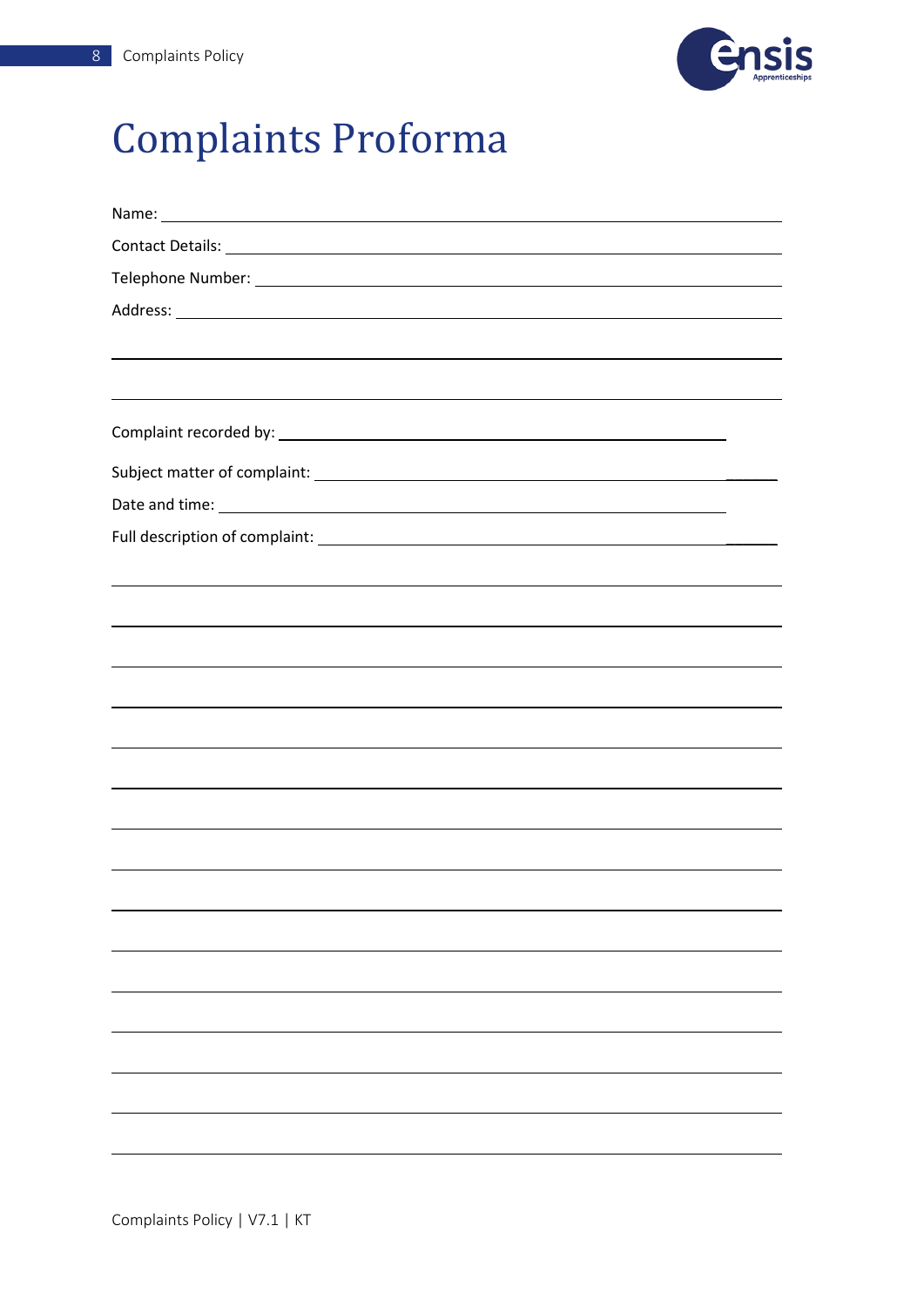



#### **Continue overleaf if required.**

Anyone contacted so far regarding the complaint: \_\_\_\_\_\_\_\_\_\_\_\_\_\_\_\_\_\_\_\_\_\_\_\_\_\_\_\_\_\_\_

**Please enclose any copies of letters or evidence to do with your complaint.**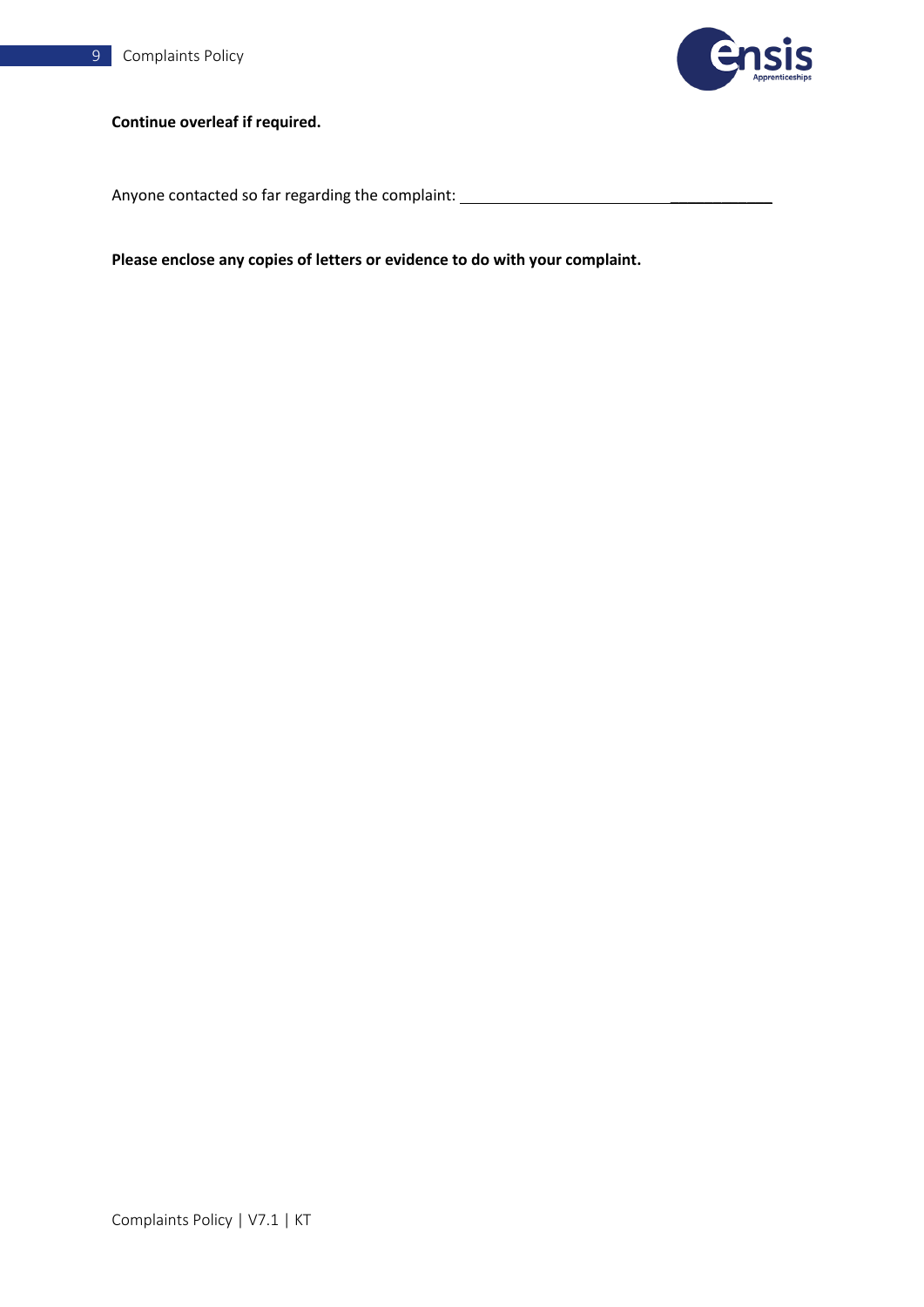| 10 | <b>Complaints Policy</b> |
|----|--------------------------|
|----|--------------------------|